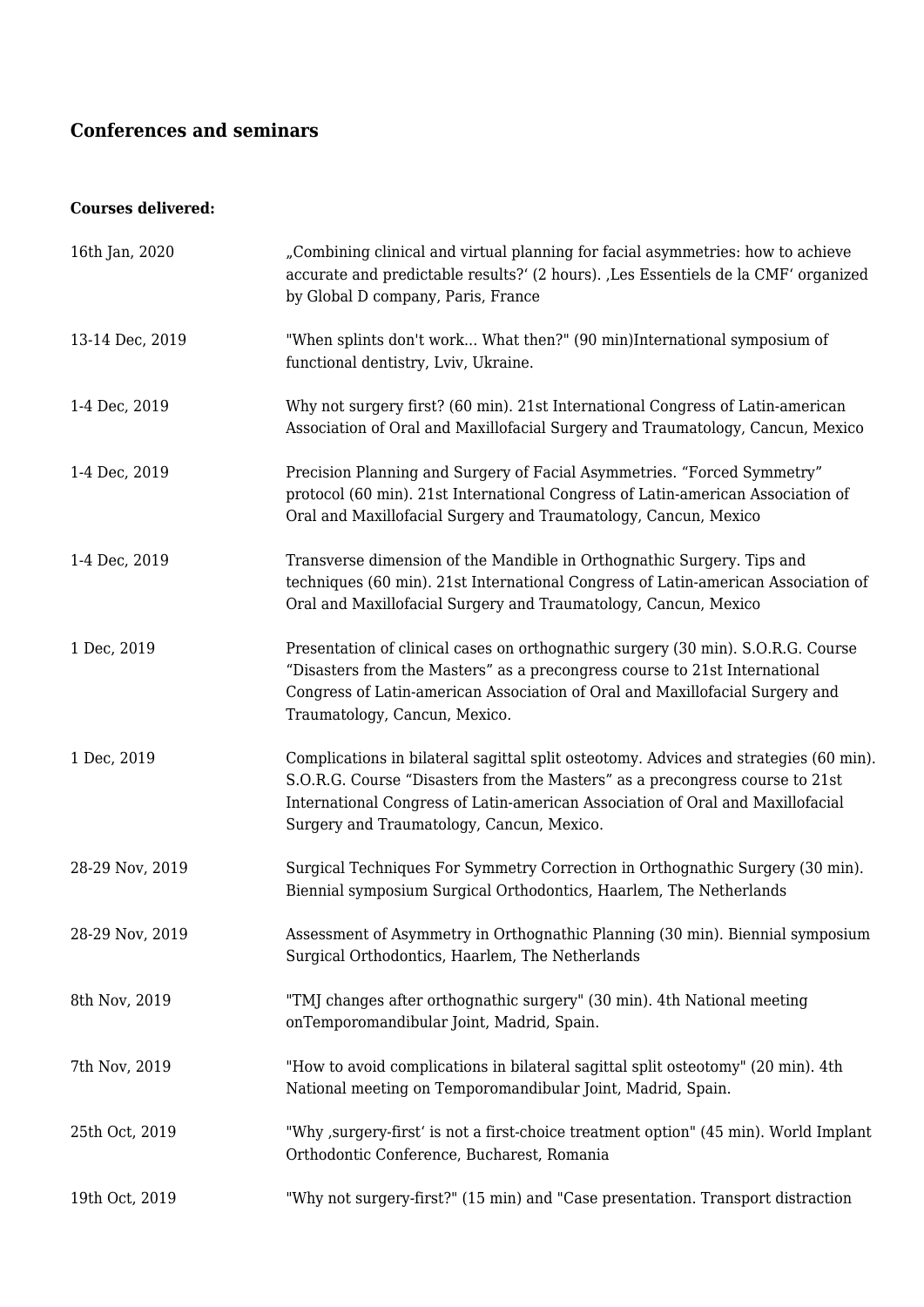|                   | osteogenesis for reducing edentulous bone defects in the maxilla" (20 min), 4 C's<br>Update on Maxillofacial Surgery Concepts, Controversies, Complications &<br>Conclusions, Madrid, Spain                                                                                                                               |
|-------------------|---------------------------------------------------------------------------------------------------------------------------------------------------------------------------------------------------------------------------------------------------------------------------------------------------------------------------|
| 17-18th May, 2019 | "Dentoalveolar compensations and skeletal deformities, that complicate dentist<br>work. Is there a space for a surgeon in the team?" (60 min), Straumann forum<br>2019. Vilnius, Lithuania                                                                                                                                |
| 14-18th Apr, 2019 | BSCOSO Spring course: The gravity of temporomandibular disorders treatment,<br>Vilnius, Lithuania                                                                                                                                                                                                                         |
| 8-12th Apr, 2019  | "2nd Fellowship in advanced techniques for orthognathic surgery", Vilnius,<br>Lithuania                                                                                                                                                                                                                                   |
| 15-17th Feb, 2019 | "The most frequent mistakes at the stage of orthodontic preparation for surgical<br>intervention. Protocol", Third international conference on ortho-facial surgery and<br>orthodontics. Moscow, Russian Federation                                                                                                       |
| 25-26th Jan, 2019 | "Ancillary procedures in Orthofacial Surgery", 26th Congress Societat Catalano<br>Balear Cirugia Maxilofacial i Oral. Barcelona, Spain                                                                                                                                                                                    |
| 18th Jan, 2019    | "Clinically driven predictable virtual planning for treatment of facial asymmetries"<br>(60 min), Les Essentiels de la CMF 2019 conference. Paris, France                                                                                                                                                                 |
| 2-7th Dec, 2018   | "1st Fellowship in advanced techniques for orthognathic surgery", Vilnius,<br>Lithuania                                                                                                                                                                                                                                   |
| 23-25th Nov, 2018 | "Most common mistakes made in othodontic preparation for surgery. The protocol"<br>(180 min), Dental Focus 2018 Conference. Bucharest, Romania                                                                                                                                                                            |
| 16-17th Nov, 2018 | Advanced Orthognathic Surgery, Orthodontic and Prosthetic Planning, Madrid,<br>Spain                                                                                                                                                                                                                                      |
| 7th Oct, 2018     | Most common mistakes in orthodontic preparation for surgery (40 min), Baltic<br>Orthodontic Association biannual conference, Vilnius, Lithuania.                                                                                                                                                                          |
| 30th Sep, 2018    | Most common mistakes in orthodontic preparation for surgery (40 min), Face<br>Conference. Vienna, Austria.                                                                                                                                                                                                                |
| 22nd Sep, 2018    | Orthodontic preparation for orthognathic surgery (one day course). Tallinn,<br>Estonia                                                                                                                                                                                                                                    |
| 26th May, 2018    | 14th Joint Symposium of the Rostock University and Rīga Stradiņš University,<br>Invited speaker: Surgical planning and treatment of post-traumatic complications<br>(40 min), Ryga, Latvia                                                                                                                                |
| 8th Mar, 2018     | 51st Annual Congress of Mexican Association of Orthodontists, Invited Speaker:<br>How do I diagnose and plan the face for orthognathic surgery? (90 min); 3D<br>Orthodontic setup for orthognathic surgery (90 min); Treatment of Facial<br>asymmetries and mandibular base osteotomies: Necessity or cherry on the cake? |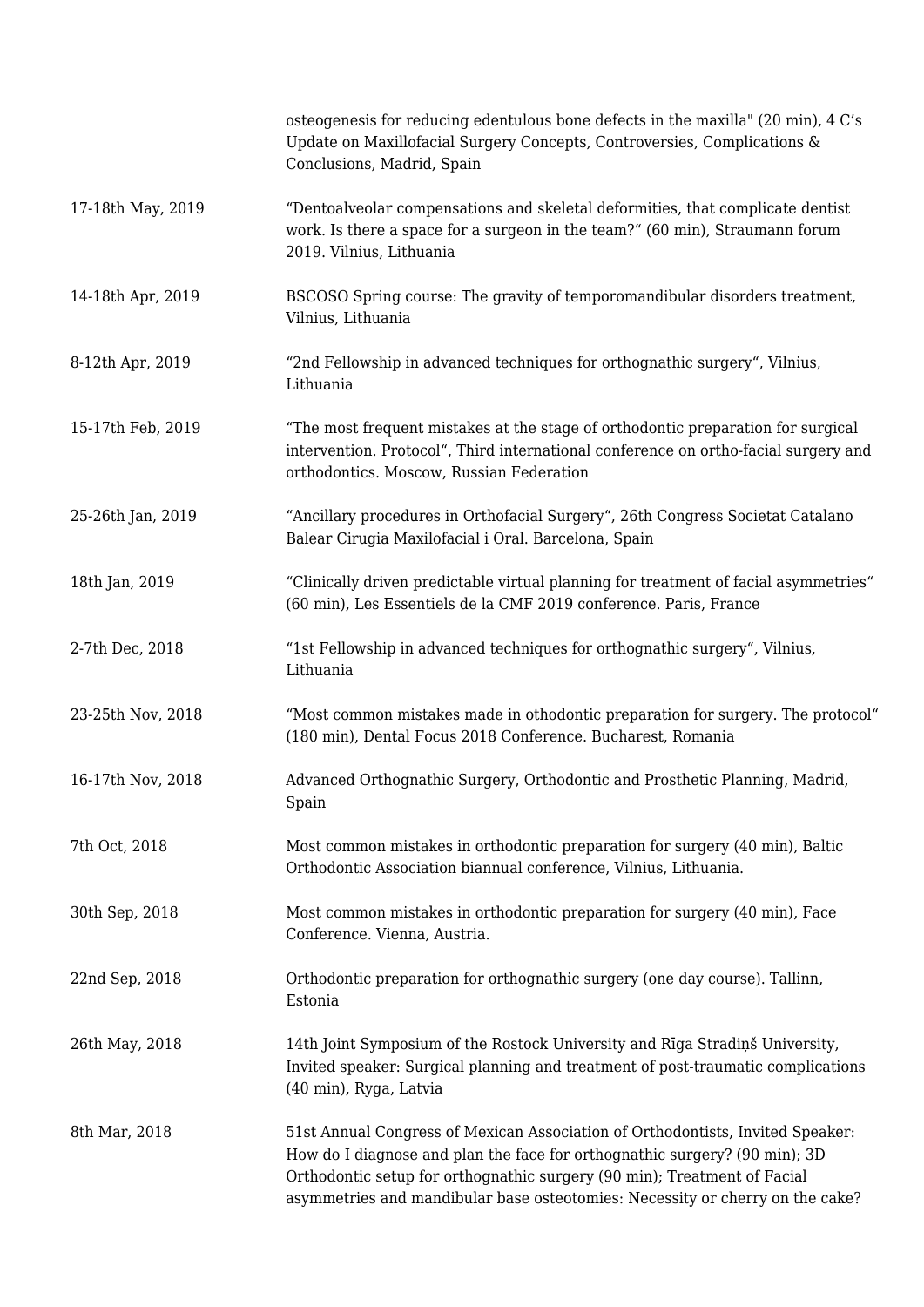|                        | (90 min), Queretaro, Mexico                                                                                                                                                                                                                                                                                                                   |
|------------------------|-----------------------------------------------------------------------------------------------------------------------------------------------------------------------------------------------------------------------------------------------------------------------------------------------------------------------------------------------|
| 14th Apr, 2018         | Asymmetric patients and the importance of virtual planning. Orientation, reference<br>points and planes: Sagittal, Transverse and Vertical aspects (90 min); Orthognathic<br>surgery and Temporo-Mandibular Dysfunction. What to do when it goes wrong, and<br>how to avoid typical mistakes in preparation (90 min).                         |
| 13th Apr, 2018         | The division of responsibilities and communication between surgeon and<br>orthodontist. Common principles of Orthodontic preparation for surgery (90 min);<br>Treatment planning using conventional and digital techniques, 2D and 3D (45 min);<br>Class II Div 1 and Class II Div 2 patients (90 min); Class III and Open Bites (60<br>min). |
| 21st Feb, 2018         | "Dolphin 3D Head Orientation" at Ortho Masters Club and Bscoso community<br>lecture day, Vilnius, Lithuania                                                                                                                                                                                                                                   |
| 30th Nov-1st Dec, 2017 | "Biennial Symposium Surgical Orthodontics" in Haarlem, The Netherlands                                                                                                                                                                                                                                                                        |
| 31st May-3rd Jun, 2017 | "5th Advanced Digital Technology in Head and Neck Reconstruction 'New faces.<br>New Future". Also participated in masterclass "Digital Design of Patient Specific<br>Implants" by Renishaw, Amiens, France                                                                                                                                    |
| 29th-30th Apr, 2017    | "5th Orthognathic Surgery Meeting by Formedika", Menorca, Spain                                                                                                                                                                                                                                                                               |
| 26th-28th Apr, 2017    | "2nd Theoretical and Practical meeting of Experts in Orthognathic Surgery".<br>Faculty: Dr.Miguel Burgueño, Dr.Simonas Grybauskas, Germán Vincent, Madrid,<br>Spain                                                                                                                                                                           |
| 25th Apr, 2017         | "3D planning and Surgical Refinements in Orthognathic Surgery" one day course<br>organized by Spanish Oral and maxillofacial surgery Society at University Hospital<br>de la Princesa, Madrid, Spain                                                                                                                                          |
| 4 Jun, 2016            | 62 Congress of the spanish society of orthodontics                                                                                                                                                                                                                                                                                            |
| 24-25 Jan, 2014        | Two-day course at Vilnius Implantology Center in Vilnius, Lithuania "Alveolar Ridge<br>Reconstruction with Autogenous Onlay Block Grafts"                                                                                                                                                                                                     |
| 21st-22nd Jan, 2014    | Two-day course at Vilnius Implantology Center in Vilnius, Lithuania "Alveolar Ridge<br>Reconstruction with Autogenous Onlay Block Grafts"                                                                                                                                                                                                     |
| 22nd Mar, 2013         | One-day course for orthodontists and surgeons, Saint Petersburg, Russia<br>"Orthodontic setup and finishing for surgical cases, facial treatment planning" (8<br>hours)                                                                                                                                                                       |
| 1-2 Mar, 2013          | Two-day course, Warsaw, Poland "Orthodontic preparation and planning of<br>orthognathic treatment"                                                                                                                                                                                                                                            |
| 20-21st Jan, 2013      | Two-day course at Vilnius Implantology Center in Vilnius, Lithuania<br>"Reconstruction of Alveolar Ridges by Means of Onlay Bone Grafting". Hands-on<br>Training: harvesting, grafting, vestibuloplasty, soft tissue handling (16 hours)                                                                                                      |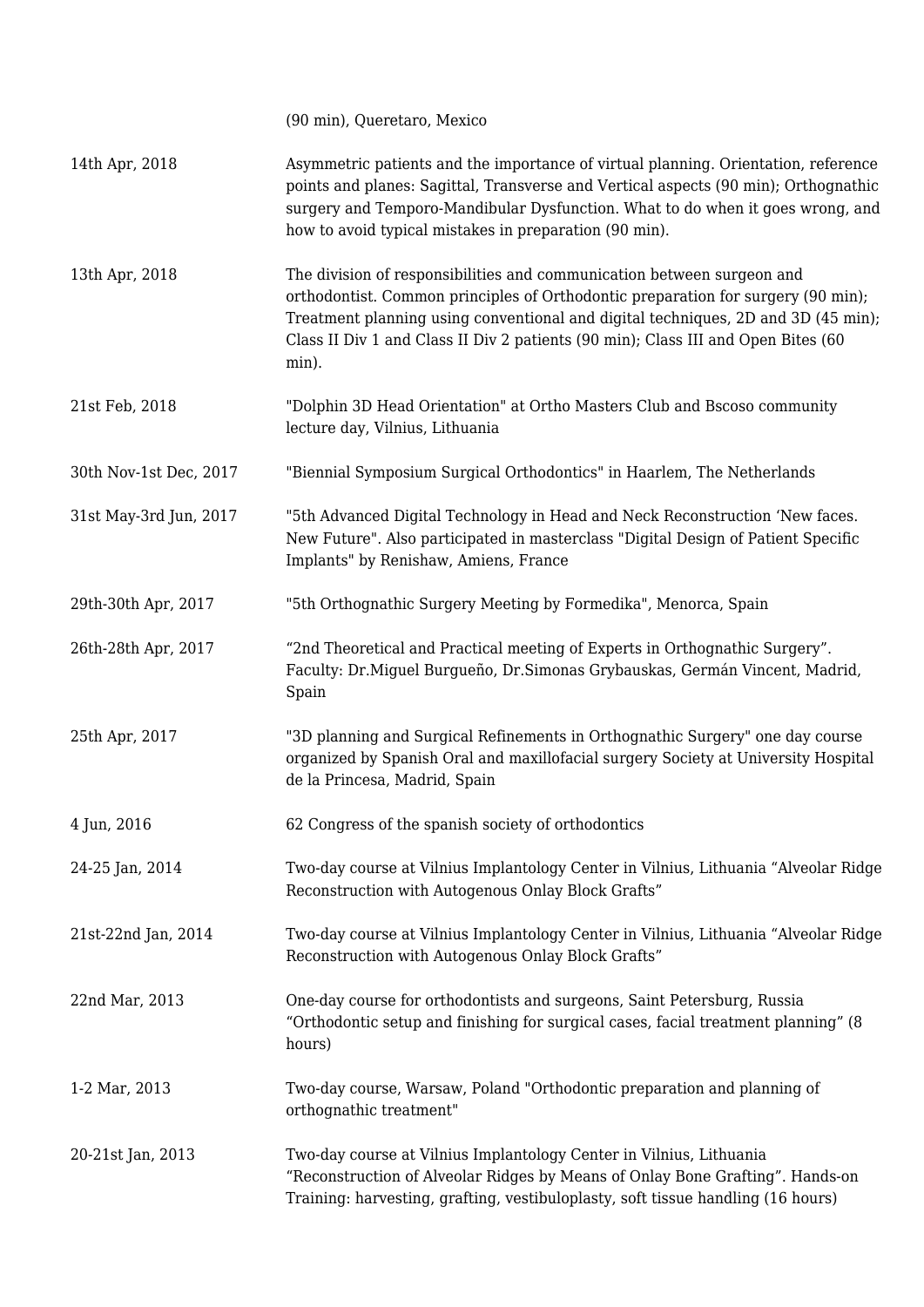| 14th Dec, 2012      | One-day course at Slovenian Orthodontic Society annual conference, Ljubljana,<br>Slovenia "Orthodontic Setup for Orthognathic Surgery" (8 hours)                                                                                           |
|---------------------|--------------------------------------------------------------------------------------------------------------------------------------------------------------------------------------------------------------------------------------------|
| 19-20st Jan, 2012   | Two-day course at Vilnius Implantology Center in Vilnius, Lithuania<br>"Reconstruction of Alveolar Ridges by Means of Onlay Bone Grafting". Hands-on<br>Training: harvesting, grafting, vestibuloplasty, soft tissue handling (16 hours)   |
| 21st-22nd Apr, 2011 | Two-day course at Vilnius Implantology Center in Vilnius, Lithuania "Sinus Floor<br>Elevation. Strategy, Techniques, Outcomes". Hands-on training: Summers<br>technique, open window technique, suturing of perforated membrane (16 hours) |
| 11th Nov, 2010      | One-day course at MEDI institute, Saint Petersburg, Russia "From A to Z in<br>orthodontic setup and orthognathic surgery" (8 hours) Masterclass on facial<br>planning for orthognathic surgery (2 hours)                                   |
| 23th Oct, 2010      | One-day course at Drogomyreckaya clinic EsteticDent, Kiev, Ukraine "From A to Z<br>in orthodontic setup and orthognathic surgery" (9 hours)                                                                                                |
| 14th Oct, 2010      | One-day course at the Club of Ukrainian Implantology Specialists in Odessa,<br>Ukraine (8 hours): "Reconstruction of Alveolar Ridges by Means of Onlay Bone<br>Grafting"                                                                   |
| 16-17th Jul, 2010   | Two-day course at Vilnius Implantology Center in Vilnius, Lithuania<br>"Reconstruction of Alveolar Ridges by Means of Onlay Bone Grafting" Hands-on<br>Training: harvesting, grafting, vestibuloplasty, soft tissue handling (16 hours)    |
| 9th-10th Jul, 2010  | Two-day course at Vilnius Implantology Center in Vilnius, Lithuania "Sinus Floor<br>Elevation. Strategy, Techniques, Outcomes". Hands-on training: Summers<br>technique, open window technique, suturing of perforated membrane (16 hours) |
| 1st-2nd Jul, 2010   | Two-day course at Vilnius Implantology Center in Vilnius, Lithuania "Presurgical<br>orthodontic setup and orthodontic finishing of surgical cases" Masterclass on facial<br>planning for orthognathic surgery (16 hours)                   |
| 26-27th Mar, 2010   | Two-day course at Vilnius Implantology Center in Vilnius, Lithuania<br>"Reconstruction of Alveolar Ridges by Means of Onlay Bone Grafting" Hands-on<br>Training: harvesting, grafting, vestibuloplasty, soft tissue handling (16 hours)    |
| 16-17th Nov, 2018   | Advanced Orthognathic Surgery, Orthodontic and Prosthetic Planning, Madrid,<br>Spain                                                                                                                                                       |
| 12-13th Mar, 2010   | Two-day course at Vilnius Implantology Center in Vilnius, Lithuania "Presurgical<br>orthodontic setup and orthodontic finishing of surgical cases" Masterclass on facial<br>planning for orthognathic surgery (16 hours)                   |
| 16-17th Oct, 2009   | Two-day course at Vilnius Implantology Center in Vilnius, Lithuania<br>"Reconstruction of Alveolar Ridges by Means of Onlay Bone Grafting" Hands-on<br>Training: harvesting, grafting, vestibuloplasty, soft tissue handling (16 hours)    |
| 24-25th Jun, 2009   | Two-day course in orthognathic surgery, Saint Petersburg, Russia "Current                                                                                                                                                                  |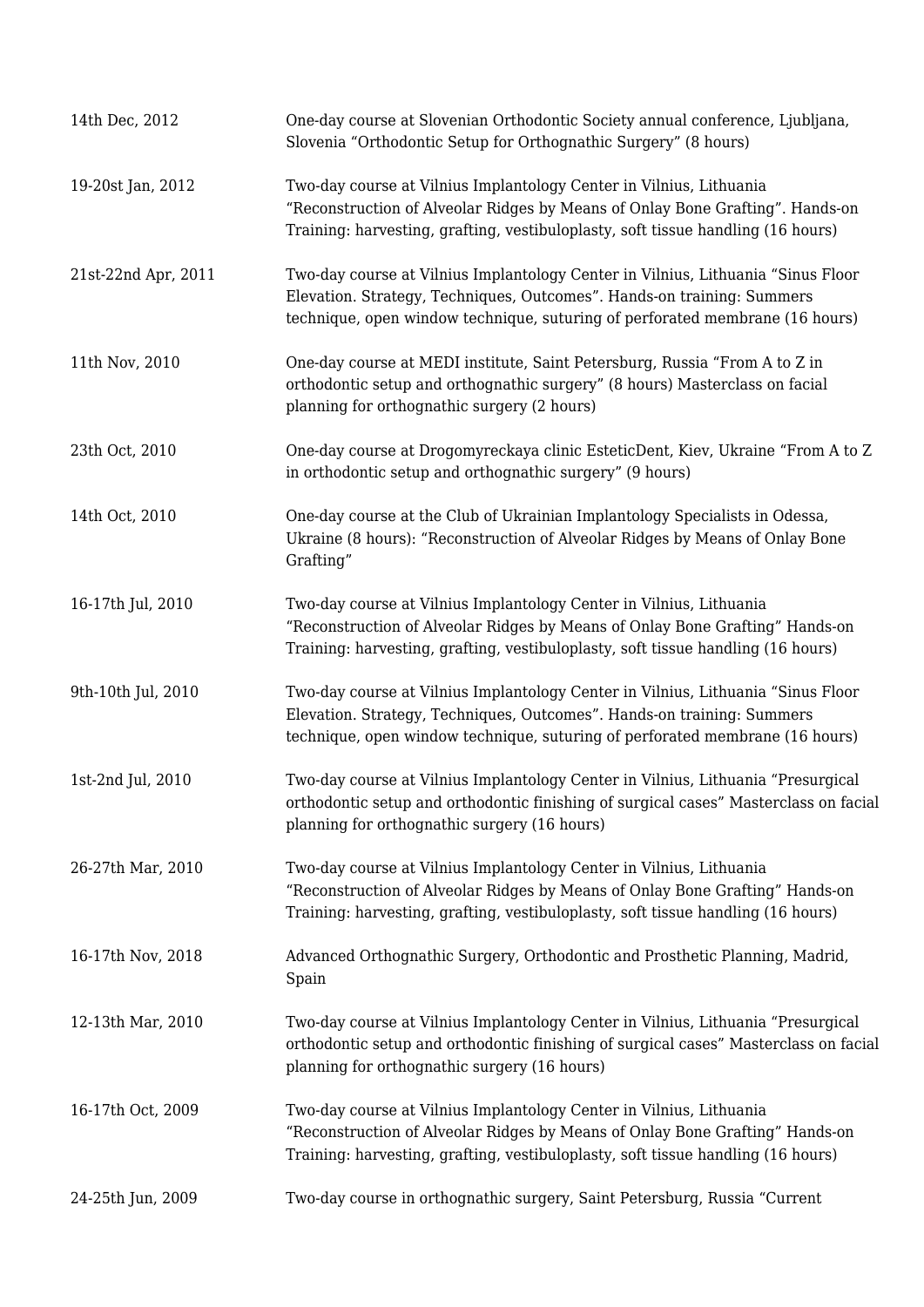|                | concepts in orthographic surgery. From theory to practice" (8 hours) Master<br>classes "Facial planning". "Model surgery" (8 hours) |
|----------------|-------------------------------------------------------------------------------------------------------------------------------------|
| 30th May, 2009 | Seminars in orthognathic surgery, Zelenograd, Russia "Principles of orthodontic<br>setup and orthognathic surgery" (8 hours)        |
| 5th Dec, 2008  | Seminars in orthognathic surgery, Saint Petersburg, Russia "Principles of<br>orthodontic setup and orthognathic surgery" (8 hours)  |
| 8th Nov, 2008  | Seminars in orthognathic surgery, Kiev, Ukraine "Principles of orthodontic setup<br>and orthognathic surgery" (8 hours)             |

#### **Lectures delivered:**

1st Dec, 2017 "Virtual planning in orthognatic surgery" (30, minutes) and "Managing asymmetries in orthognathic surgery" (30 minutes) featured speaker at "Biennial Symposium Surgical Orthodontics" in Haarlem, The Netherlands 3rd Nov, 2017 "The face is more than the profile: a focus on the transverse dimension" featured speaker at "8th Annual Orthognathic surgery symposium" at Los Angeles, America 6th Oct, 2017 "A day with... Simonas Grybauskas" visiting professor of Ferrara University at the Continuing Education Program, Italy

### **International meetings:**

| 28-29 Nov, 2019     | Biennial symposium Surgical Orthodontics, Nov 28-29, 2019 Haarlem, The<br>Netherlands                                                                                                                                                                                                                                                                                                                                                              |
|---------------------|----------------------------------------------------------------------------------------------------------------------------------------------------------------------------------------------------------------------------------------------------------------------------------------------------------------------------------------------------------------------------------------------------------------------------------------------------|
| 4-7th Oct, 2018     | Baltic Orthodontic Association biannual conference, Vilnius, Lithuania                                                                                                                                                                                                                                                                                                                                                                             |
| 28-30th Sep, 2018   | Face Conference                                                                                                                                                                                                                                                                                                                                                                                                                                    |
| 29th-30th Apr, 2017 | "Orthognathic surgery: to graft or not to graft? (60 minutes)", "Key points to<br>success and failure in treating facial asymmetries (60 minutes)", Menorca, Spain                                                                                                                                                                                                                                                                                 |
| 26th-28th Apr, 2017 | "How to treat transverse problems" (45 minutes) and gave practice classes in<br>operating theatres (2 days), Madrid, Spain                                                                                                                                                                                                                                                                                                                         |
| 25th Apr, 2017      | "Refinements in orthognathic surgery: how to ensure CCW rotation of mandibular<br>occlusal plane and the importance of proximal segment position", "Grafts in<br>Orthognathic Surgery: Is it always necessary?", "Facial asymmetries: a challenge<br>for the Orthodontist and the Maxillofacial surgeon", " Osteotomies of the<br>Mandibular Base: the cherry on a cake or the necessity?" at University Hospital de<br>la Princesa, Madrid, Spain |
| 17th Jun, 2016      | "Discussion in Orthodontics - 10 year later", Universita Degli Studi Di Ferrara<br>Scuola di Specializzazione in Ortodonzia, Roma, Italy                                                                                                                                                                                                                                                                                                           |
| 22nd May, 2016      | 4th Brazilian Conference on Orthognathic Surgery and Orthodontics.<br>Complications, São Paulo, Brazil                                                                                                                                                                                                                                                                                                                                             |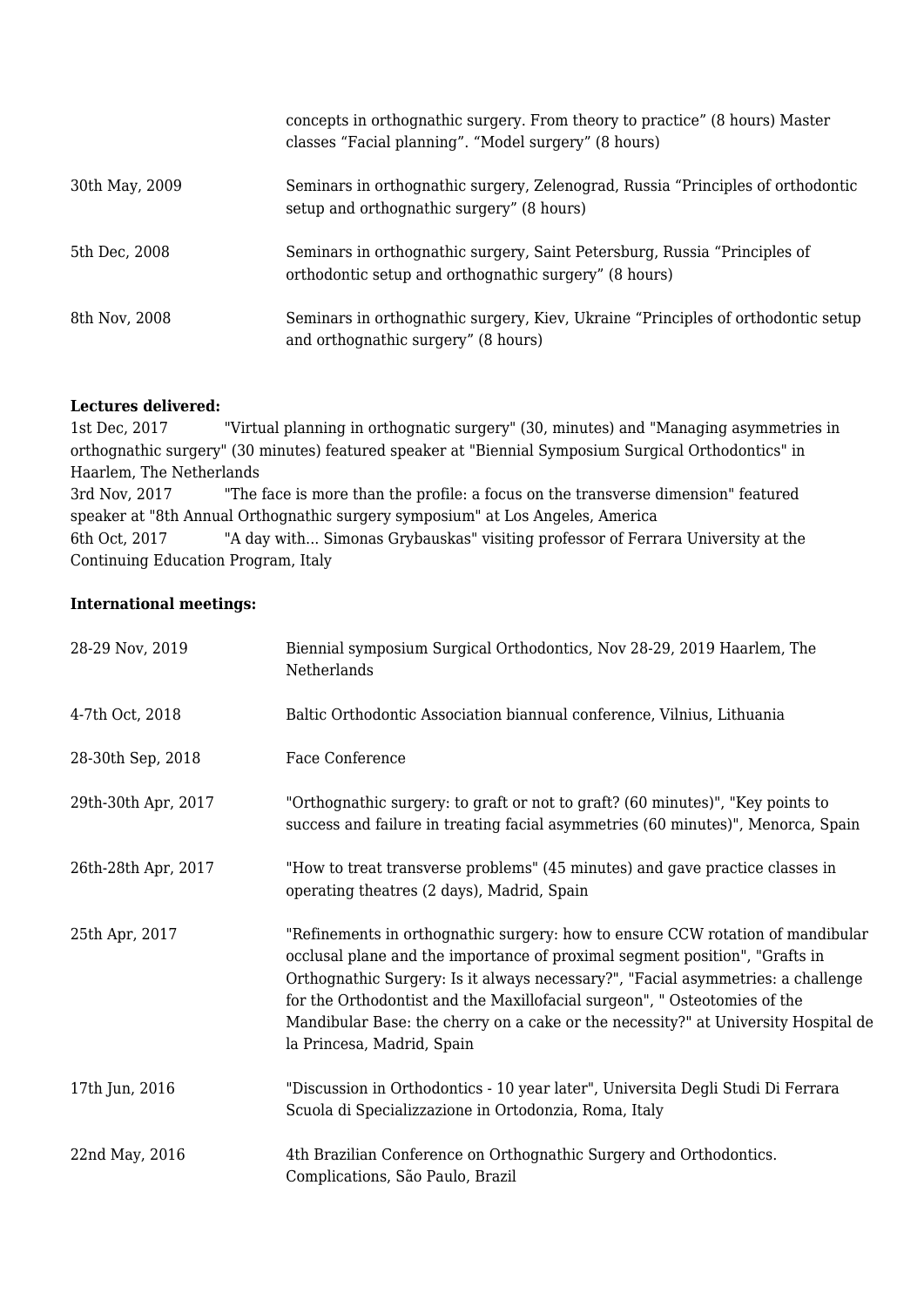| 13th-15th Apr, 2016 | Theoretical-practical meeting of orthognathic surgery experts, Madrid,<br>Spain                                                                                                                                                                                                                                                                                                                                                                                                                                                                                                                                                      |
|---------------------|--------------------------------------------------------------------------------------------------------------------------------------------------------------------------------------------------------------------------------------------------------------------------------------------------------------------------------------------------------------------------------------------------------------------------------------------------------------------------------------------------------------------------------------------------------------------------------------------------------------------------------------|
| 21st Mar, 2016      | "Rehabilitation of Patients with Dentofacial Deformities", Riga, Latvia                                                                                                                                                                                                                                                                                                                                                                                                                                                                                                                                                              |
| 22nd-25th Feb, 2016 | Annual American College Oral and Maxillofacial Surgeons meeting, Aspen,<br>CO,USA                                                                                                                                                                                                                                                                                                                                                                                                                                                                                                                                                    |
| 4th Dec, 2015       | "Principles of Perioperative Orthodontics and Planning of Orthognathic Surgery"<br>congress, Prague, Czech Republic                                                                                                                                                                                                                                                                                                                                                                                                                                                                                                                  |
| 4-5th Nov, 2015     | "Tips and Tricks for Excellent Orthodontics and Orthognatic Surgery" congress,<br>Paris, France. "Is maxillary surgical expansion stable? How much? Tricks?", "Can<br>an asymmetrical face be corrected? How?" and "Surgery first, an improved<br>technique or a marketing gimmick?".                                                                                                                                                                                                                                                                                                                                                |
| 29th-31st Oct, 2015 | 1st International Meeting on Technical Innovations on 3D Virtual Simulation in<br>Orthognathic Surgery and Facial Trauma, Sao Paulo, Brazil. "Clinically-driven<br>Virtual Treatment planning", "Sequencing bimaxillary orthognathic surgery. Does it<br>really matter?", "Mandibular bilateral sagittal split osteotomy in detail", "Face is<br>more than the profile. Precision planning and surgery of facial asymmetries", "Case<br>presentation Trauma/Recon", "Transversal dimension of the mandible in<br>orthognathic surgery", "Short faces. Orthodontics, orthognathic surgery,<br>sculpturing" and "How I plan the face". |
| 19th Jun, 2015      | Continuing Education Program "Around Orthodontics, Orthognatic Surgery",<br>Ferrara, Italy                                                                                                                                                                                                                                                                                                                                                                                                                                                                                                                                           |
| 2nd-7th Jun, 2015   | 2nd Baltic Sea Conference on Orthognathic Surgery and Orthodontics, Riga, Latvia,<br>"Contemporary treatment of facial asymmetries"                                                                                                                                                                                                                                                                                                                                                                                                                                                                                                  |
| 15-16th May, 2015   | Moderator at the 1st Megagen Baltic Symposium, Vilnius, Lithuania                                                                                                                                                                                                                                                                                                                                                                                                                                                                                                                                                                    |
| 16th Jan, 2015      | Catalonian OMS Society conference, Barcelona, Spain. "3D Planning in<br>Orthognathic Surgery" and "Refinements in the "Sagittal Split""                                                                                                                                                                                                                                                                                                                                                                                                                                                                                              |
| 26-28th Nov, 2014   | Mexican OMS Association meeting, Mexico, delivered 6 lectures                                                                                                                                                                                                                                                                                                                                                                                                                                                                                                                                                                        |
| 9-11th Oct, 2014    | COPAC meeting, Sao Paolo, Brazil "Transversal dimension of the mandible in<br>orthognathic surgery" (40 minutes) "Face is more than the profile. Precision<br>planning and surgery of facial asymmetries" (40 minutes) "Clinically-driven virtual<br>3D treatment planning" (40 minutes) "Surgery first vs. surgery last" (40 minutes)<br>"Stability after segmental Le-Fort I. Surgical tips and a wish list for the<br>orthodontist" (30 minutes) "Short faces - orthodontics, orthognathic surgery,<br>sculpturing" (40 minutes)                                                                                                  |
| 11th July, 2014     | Universitat Internacional de Catalunya "Combined Treatment of Class II Division 2<br>Patients: orthodontics, orthognathics sculpturing", "Face is more than the profile:<br>the challenge of posterior and anterior transversal asymmetries 3D", Barcelona,<br>Spain                                                                                                                                                                                                                                                                                                                                                                 |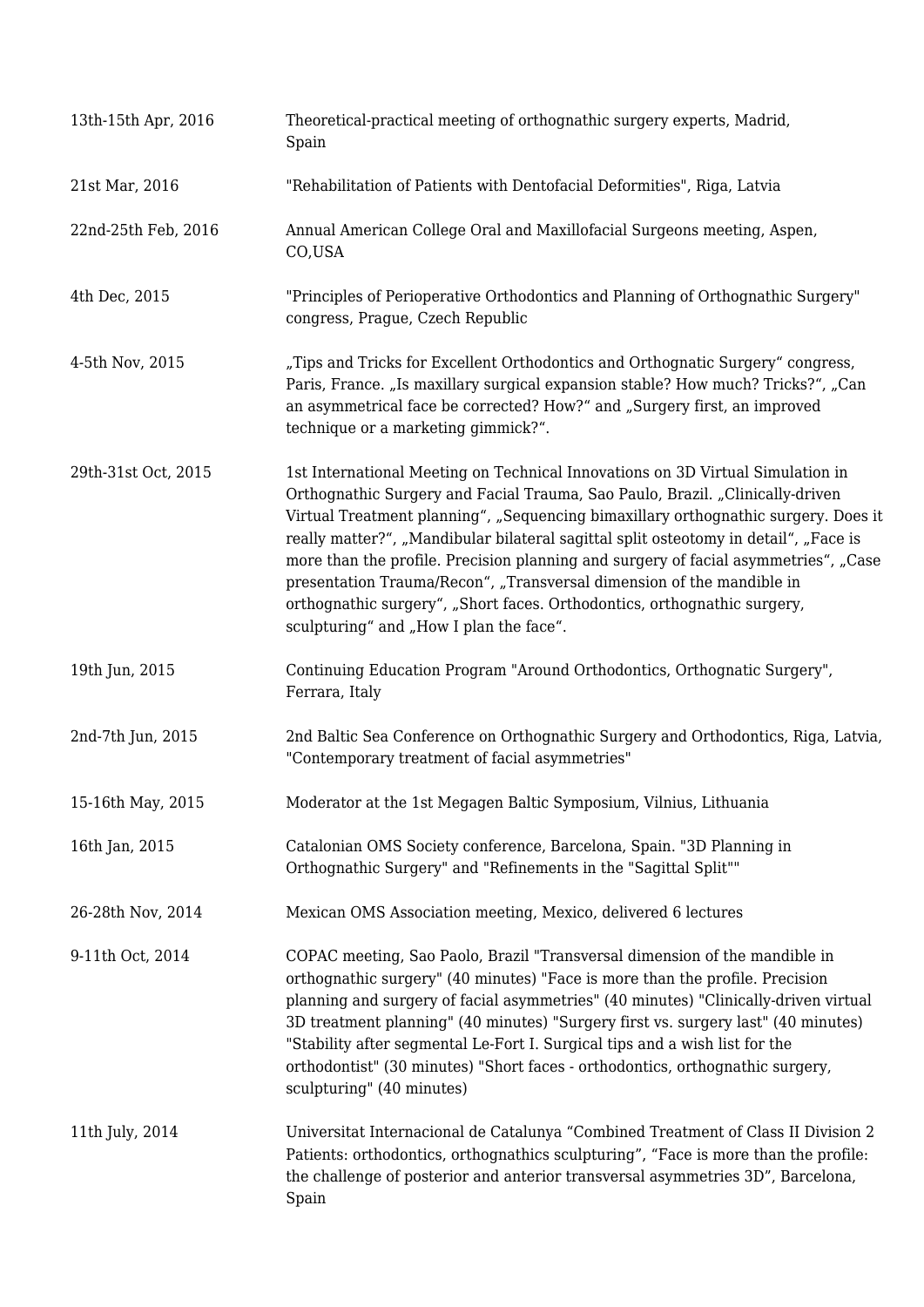| 3-4th July, 2014  | 3M Unitek Symposium "Aesthetics - the Ultimate Challenge in Orthodontics",<br>London, United Kingdom                                                                                                                                                                                                 |
|-------------------|------------------------------------------------------------------------------------------------------------------------------------------------------------------------------------------------------------------------------------------------------------------------------------------------------|
| 24th May, 2014    | Baltic ENT Congress, Kaunas, Lithuania                                                                                                                                                                                                                                                               |
| 21-24th Oct, 2013 | 21st International Conference on Oral and Maxillofacial Surgery, Barcelona, Spain<br>"Transversal dimension of the mandible in bimaxillary surgery"                                                                                                                                                  |
| 20th Oct, 2013    | S.O.R.G. Masterclass on State-of-the-Art in Orthognathic Surgery, Barcelona, Spain<br>"Face is more than the profile: precision planning and surgery of facial<br>asymmetries"                                                                                                                       |
| 11-13th Oct, 2013 | 1st International Conference on Orthofacial Surgery and Orthodontics (ICOSO),<br>Moscow, Russia "Virtual treatment planning and the challenge of facial<br>asymmetries" "The role of condyle activity in the development of malocclusion"                                                            |
| 12-13th Sep, 2013 | 1st Congress of Orthodontists of Ukraine, Kiev, Ukraine "Treatment of facial<br>asymmetries: timing, orthodontics, planning and surgical strategy"                                                                                                                                                   |
| 12th Jul, 2013    | Orthognathic Surgery Diploma Module 6 at International University of Catalonia,<br>Barcelona, Spain "Face is more than the Profile: the Challenge of Anterior and<br>Posterior Facial Asymmetries" (60 minutes) "Class II division 2: orthodontics,<br>orthognathic surgery, sculpting" (60 minutes) |
| 11th May, 2013    | 8th Congress of Baltic Association for Maxillofacial and Plastic Surgery, Kaunas,<br>Lithuania"Bioceramics in Orthognathic Surgery"                                                                                                                                                                  |
| 30th Nov, 2012    | 1st Latin American S.O.R.G. Conference in Oral and Maxillofacial Surgery -<br>Orthognathic Surgery and Bone Distraction, Sao Paolo, Brazil "From 2D Planning<br>to 3D Simulation - Improving Treatment Accuracy of Asymmetric Patients" (2)<br>hours)                                                |
| 27th Oct, 2012    | 1st International Eastern European Conference: Interdisciplinary Aspects of<br>Craniomandibular Disorders, Kaunas, Lithuania "TMD and Occlusion: How strong<br>is the link?" (60 minutes)                                                                                                            |
| 18th Oct, 2012    | Multidisciplinary Conference "Bioceramics and Cells for Reinforcement of Bone",<br>Riga Stradins University, Riga Technical University, Latvia "Bioceramics in<br>Orthognathic Surgery" (20 minutes)                                                                                                 |
| 29th Sep, 2012    | Quintessence International Conference, Kiev, Ukraine "Combined Orthodontic and<br>Surgical Treatment of Sagittal Skeletal Discrepancies" (joint lecture with Dr. Dalia<br>Latkauskiene, 180 minutes)                                                                                                 |
| 27th Sep, 2012    | Annual conference of Polish Orthodontic Society, Poznan, Poland "TMJ<br>Considerations in Orthognathic Surgery" (20 minutes)                                                                                                                                                                         |
| 8th Sep, 2012     | 4th International Baltic Osseointegration Association Conference, Kaunas,<br>Lithuania "Predictability of Autogenous Onlay Block Grafts: Novel 3D CBCT Study"<br>(20 minutes)                                                                                                                        |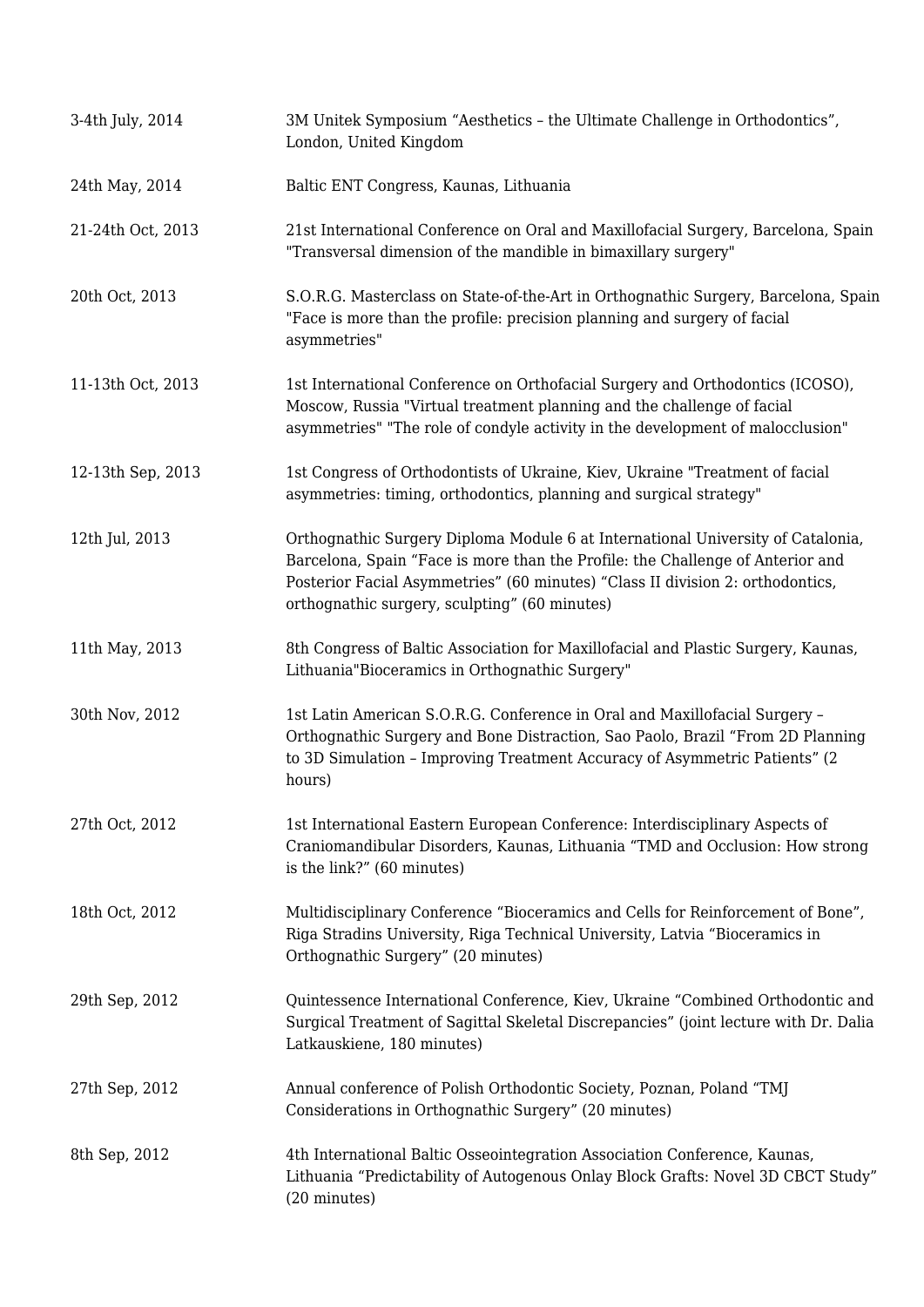| 7th Apr, 2012       | Dolphin Meeting in Venice, Italy "Face is More than the Profile" (60<br>minutes)                                                                                                                                                                 |
|---------------------|--------------------------------------------------------------------------------------------------------------------------------------------------------------------------------------------------------------------------------------------------|
| 31st Jan, 2012      | AFD conference in Kiev, Ukraine "Complications with Autogenous Onlay Block<br>Grafts, analysis and prevention" (60 minutes, internet broadcast)                                                                                                  |
| 30th Sep, 2011      | Third International BOA Congress, Kaunas, Lithuania "Osteoinduction in Bone<br>Grafting: PRP, BMP, BMSC" (25 minutes)                                                                                                                            |
| 11th Jun, 2011      | Quintessence International Russia Congress, Moscow, Russia "Combined<br>Orthodontic-Surgical Treatment of Skeletal Malocclusion: The Team Approach"<br>(120 minutes, co-speaker: Dalia Latkauskiene)                                             |
| 27th May, 2011      | 7th Congress of the Baltic Orthodontic Association "Evidence based clinical<br>excellence in Orthodontics", Kaunas, Lithuania "Can Orthognathic Surgery be<br>Evidence Based?" (15 minutes)                                                      |
| 21st May, 2011      | Biohorizons International Symposium "Current Trends and Challenges of the<br>Aesthetic Implant Surgery", Kiev, Ukraine "Manage the Unmanageable: Ridge<br>Reconstruction of Sites Compromised by Implant Related Complications" (120<br>minutes) |
| 3rd Feb, 2011       | 11th Arnett Orthognathic Surgery Forum, Santa Barbara, USA "Escaping<br>Inaccuracies and Errors in Planning and Surgery: Is It the Result that I Planned?"<br>(45 minutes)                                                                       |
| 12th Nov, 2010      | Quintessence International Lithuania Conference "Challenges and Achievements In<br>Restorative and Functional Dentistry", Kaunas, Lithuania (Invited speaker) "Facial<br>macroaesthetics. Where is your beautiful smile?" (45 minutes)           |
| 20th Oct, 2010      | Quintessence Russia Conference, Moscow, Russia (Invited speaker) "3D virtual<br>treatment planning and simulation in contemporary orthodontics and orthognathic<br>surgery" (60 minutes)                                                         |
| 7th-9th Oct, 2010   | 12th Meeting of Russian Orthodontic Society "Surgical-orthodontic treatment of<br>Class II division 2 patients" (15 minutes)                                                                                                                     |
| 13th-17th Sep, 2010 | 20th Congress of EACMFS in Bruges, Belgium "Chin Management in Severe Class<br>II Division 2 Patients" (7 minutes)                                                                                                                               |
| 10th-11th Sep, 2010 | Conference of Baltic Association of Osseointegration in Kaunas, Lithuania "Oral<br>Rehabilitation of Partially Edentulous Patients with Skeletal Malocclusions" (30<br>minutes)                                                                  |
| 8th Sep, 2010       | AFD conference in Kiev, Ukraine (Invited speaker) "Oral Rehabilitation of Partially<br>Edentulous Patients with Skeletal Malocclusions" (60 minutes)                                                                                             |
| 20th-22nd May, 2010 | 9th Conference of Baltic Association for Maxillofacial and Plastic Surgery in Riga,<br>Latvia Treatment of Vertical Facial Asymmetries (45 minutes - Keynote Lecture)                                                                            |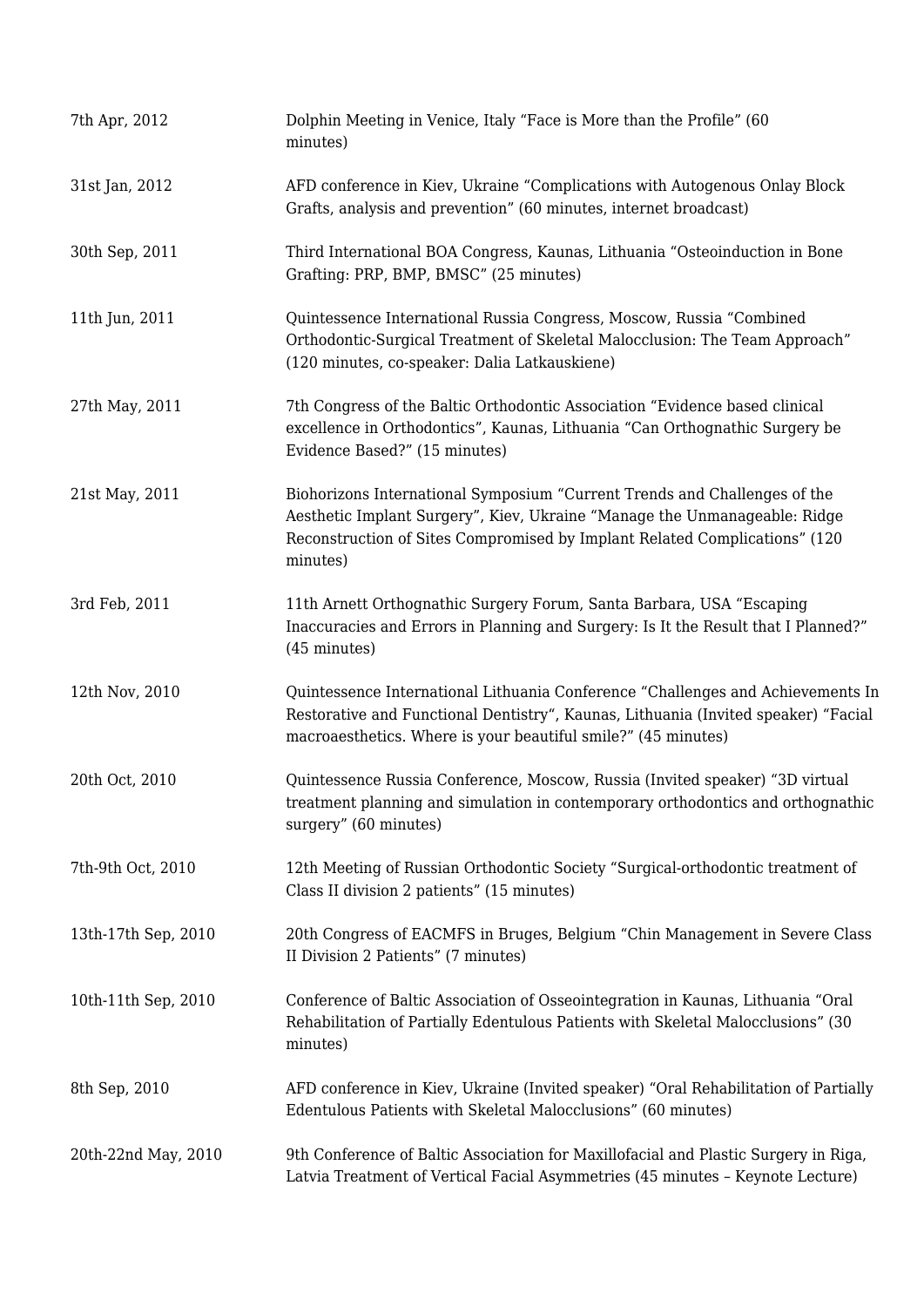| 13-14th May, 2010 | 4th International Conference of Dental Implantology in Kiev, Ukraine "Treatment of<br>Partial Edentulism in Patients with Skeletal Malocclusions" (60 minutes)                                                                                                                                                                                                                      |
|-------------------|-------------------------------------------------------------------------------------------------------------------------------------------------------------------------------------------------------------------------------------------------------------------------------------------------------------------------------------------------------------------------------------|
| 5-6th May, 2010   | 2nd Belorussian Conference of Maxillofacial Surgery in Minsk, Belarus "The use of<br>hydroxiapatite granules and blocks in corrective and aesthetic jaw surgery" (10<br>minutes) "Maxillo-mandibular rotation of occlusal plane to improve facial profile in<br>orthognathic surgery" (10 minutes) "Surgical-orthodontic treatment of Class II<br>division 2 patients" (10 minutes) |
| 26th Apr, 2010    | 1st Russian Orthognathic Surgery Forum in Moscow, Russia "Achieving Stability<br>and Function in Orthognathic Surgery" (60 minutes - Keynote Lecture)                                                                                                                                                                                                                               |
| 30th Jan, 2010    | 10th Arnett Orthognathic Surgery Forum, Santa Barbara, USA "Treatment<br>approaches and challenges of vertical facial asymmetries" (45 minutes)                                                                                                                                                                                                                                     |
| 26th Sep, 2009    | 1st Baltic Sea Conference in Orthognathic Surgery and Orthodontics, Vilnius,<br>Lithuania "Surgical Treatment of Class II Division 2 Patients" (20 minutes)                                                                                                                                                                                                                         |
| 28th Jun, 2009    | 3rd International Caspian Conference of Implantologists. Postcongress course,<br>Baku, Azerbaijan "Facial planning in orthognathic surgery" (2 hours)                                                                                                                                                                                                                               |
| 27th Jun, 2009    | 3rd International Caspian Conference of Implantologists, Baku, Azerbaijan<br>"Treatment of partially edentulous patients with skeletal malocclusion from the<br>point of view of maxillofacial surgeon, orthodontist and implantologist" (20<br>minutes)                                                                                                                            |
| 13th Jun, 2009    | 1st International conference held by Baltic Academy of Osseointegration, Vilnius,<br>Lithuania "CBCT use in modern implantology" (20 minutes)                                                                                                                                                                                                                                       |
| 10th Jun, 2009    | AO Nordic CMF course, Copenhagen, Denmark "Mandibular osteotomies" (20<br>minutes) "Bimaxillary osteotomies: special considerations" (20 minutes)                                                                                                                                                                                                                                   |
| 16th May, 2009    | Annual Conference of Ukrainian Association of Oral and Maxillofacial Surgery,<br>Kiev, Ukraine "Diagnostics of facial deformities and planning in modern<br>orthognathic surgery" (20 minutes)                                                                                                                                                                                      |
| 15th May, 2009    | Annual Conference of Belarussian Orthodontic Society, Minsk, Belarus "Facial<br>planning in Modern Orthognathic Surgery" (90 minutes)                                                                                                                                                                                                                                               |
| 7-9th May, 2009   | 10th Joint Symposium Riga-Rostock, Riga, Latvia "Cone Beam CT in modern<br>implant dentistry" (45 minutes) "The Use of Porous Block Hydroxyapatite in<br>Orthognathic Surgery" (10 minutes) "The Use of Biomaterials to Reduce Onlay<br>Block Graft resorbtion" (10 minutes)                                                                                                        |
| 16-18th Apr, 2009 | 12th Conference of Russian Orthodontic Society, Moscow, Russia<br>"Counterclockwise rotation of occlusal plane for patients with high angle Class III<br>malocclusion. Two-year follow up" (20 minutes)                                                                                                                                                                             |
| 14th Mar, 2009    | 4th Eastern European Conference in Dental Implantology, Lviv, Ukraine Poster<br>presentation "Multidisciplinary approach to partially edentulous patients with                                                                                                                                                                                                                      |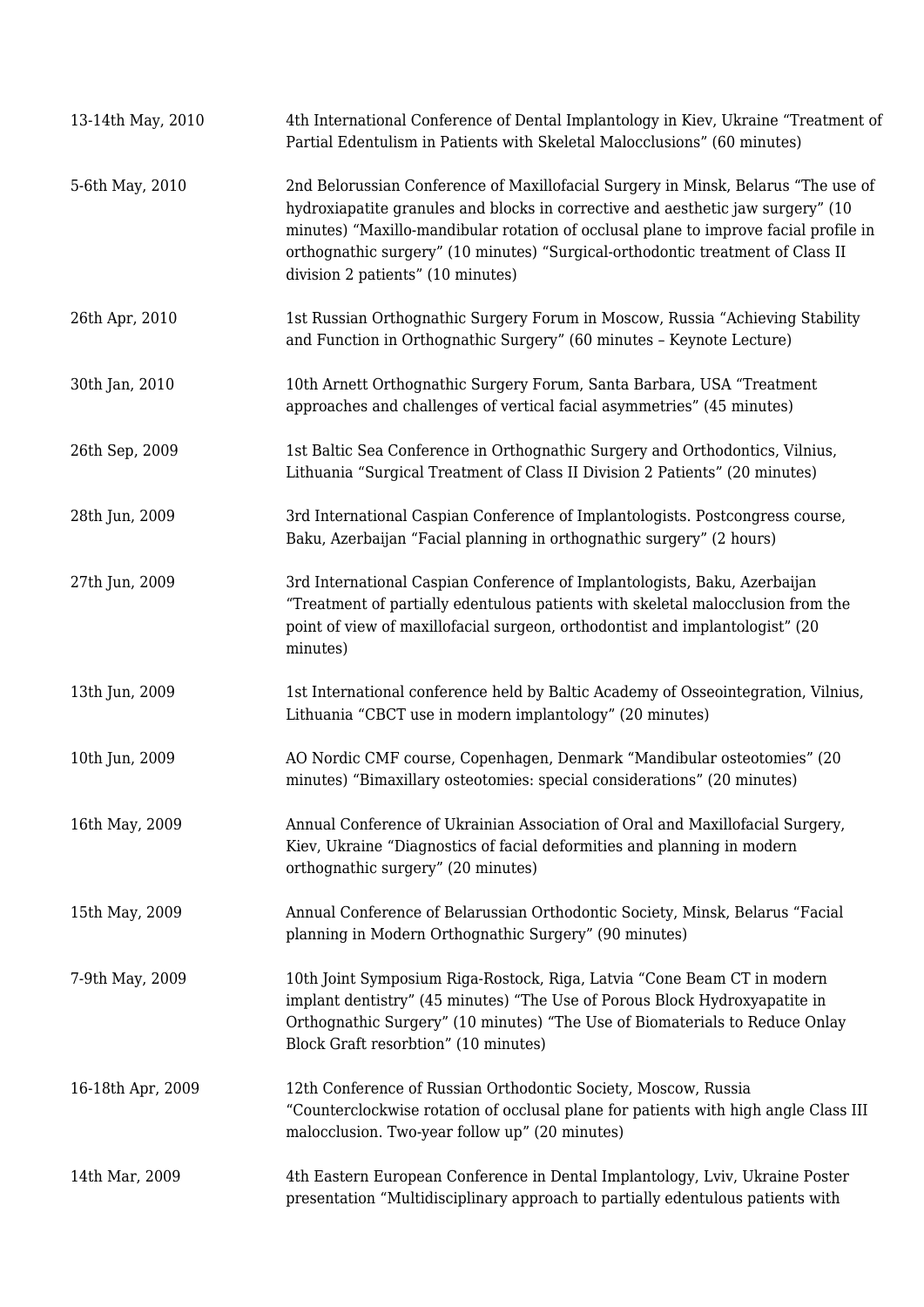|                   | skeletal malocclusion: cooperation of maxillofacial surgeon, implant surgeon and<br>orthodontist"                                                                                                                                                                                                                                                                                                                                        |
|-------------------|------------------------------------------------------------------------------------------------------------------------------------------------------------------------------------------------------------------------------------------------------------------------------------------------------------------------------------------------------------------------------------------------------------------------------------------|
| 30th Jan, 2009    | Orthodontic Meetings in Carpathian Mountains, Slavskoe, Ukraine "Orthodontic<br>and facial diagnosis in modern orthognathic surgery" (2 hours)                                                                                                                                                                                                                                                                                           |
| 7th Nov, 2008     | 2nd Baltic Scientific Dental Conference, Vilnius, Lithuania "Facial Diagnosis and<br>Facial Planning in Contemporary Orthognathic Surgery" (Keynote lecture, 60<br>minutes)                                                                                                                                                                                                                                                              |
| 6th Nov, 2008     | Pre-congress course at 2nd Baltic Scientific Dental Conference, Vilnius, Lithuania<br>"5-year retrospective analysis of sinus floor elevation and onlay block grafting<br>techniques" (120 minutes)                                                                                                                                                                                                                                      |
| 23-24th May, 2008 | 6th Congress of Baltic Orthodontic Association, Riga, Latvia "Stability of<br>counterclockwise maxillomandibular rotation: 1-year follow up after orthognathic<br>surgery" (10 minutes)                                                                                                                                                                                                                                                  |
| 15-16th May, 2008 | 6th Congress of Baltic Association for Maxillofacial and Plastic Surgery, Tallinn,<br>Estonia "Stability of anticlockwise maxillomandibular rotation: 1-year follow-up<br>after orthognathic surgery" (10 minutes) "3D planning and simulation of surgery on<br>stereolitographic models for patients with severe maxillofacial deformities" (10<br>minutes) "Intraoperative factors affecting onlay bone graft resorption" (10 minutes) |
| 14th May, 2008    | AO Regional CMF Principles Course, Tallinn, Estonia "Bimaxillary osteotomies:<br>special considerations" (20 minutes)                                                                                                                                                                                                                                                                                                                    |
| 1st Jun, 2007     | 57th Congress of German Society for Oral and Maxillofacial Surgery,<br>Rostock-Warnemunde, Germany "Correction of Facial Deformity Prior to Repair of<br>TMJ Ankylosis. Report of 3 cases" (7 minutes). Presenting lector Girts Salms, Riga,<br>Latvia                                                                                                                                                                                   |
| 25th May, 2007    | 2nd Baltic Sea Conference on Periodontology held by Lithuanian Periodontal<br>Society "Influence of Intraoperative Performance on Resorption of Onlay bone<br>block Grafts" (30 minutes)                                                                                                                                                                                                                                                 |
| 30th Jun, 2006    | Annual Scientific Meeting of British Association of Oral and Maxillofacial Surgery,<br>Eastbourne, Great Britain "Reconstruction of severe defects of alveolar ridge by<br>means of distraction Osteogenesis" (5 minutes) "Correction of Facial Deformity<br>Prior to Removal of TMJ Ankylosis" (poster presentation)                                                                                                                    |
| 29th Jun, 2006    | Annual Scientific Meeting of British Association of Oral and Maxillofacial Surgery,<br>Eastbourne, Great Britain "Technical Note: A Method of Transferring Treatment<br>Plan from Stereolitography Model to Theatre" (5 minutes)                                                                                                                                                                                                         |
| 23th Jun, 2006    | 5th International Congress of Craniofacial and Maxillofacial Distraction, Paris,<br>France "Correction of Facial Deformity Prior to Removal of TMJ Ankylosis" (3<br>minutes) "Technical Note: A Method of Transferring Treatment Plan from<br>Stereolitography Model to Theatre" (Poster presentation)                                                                                                                                   |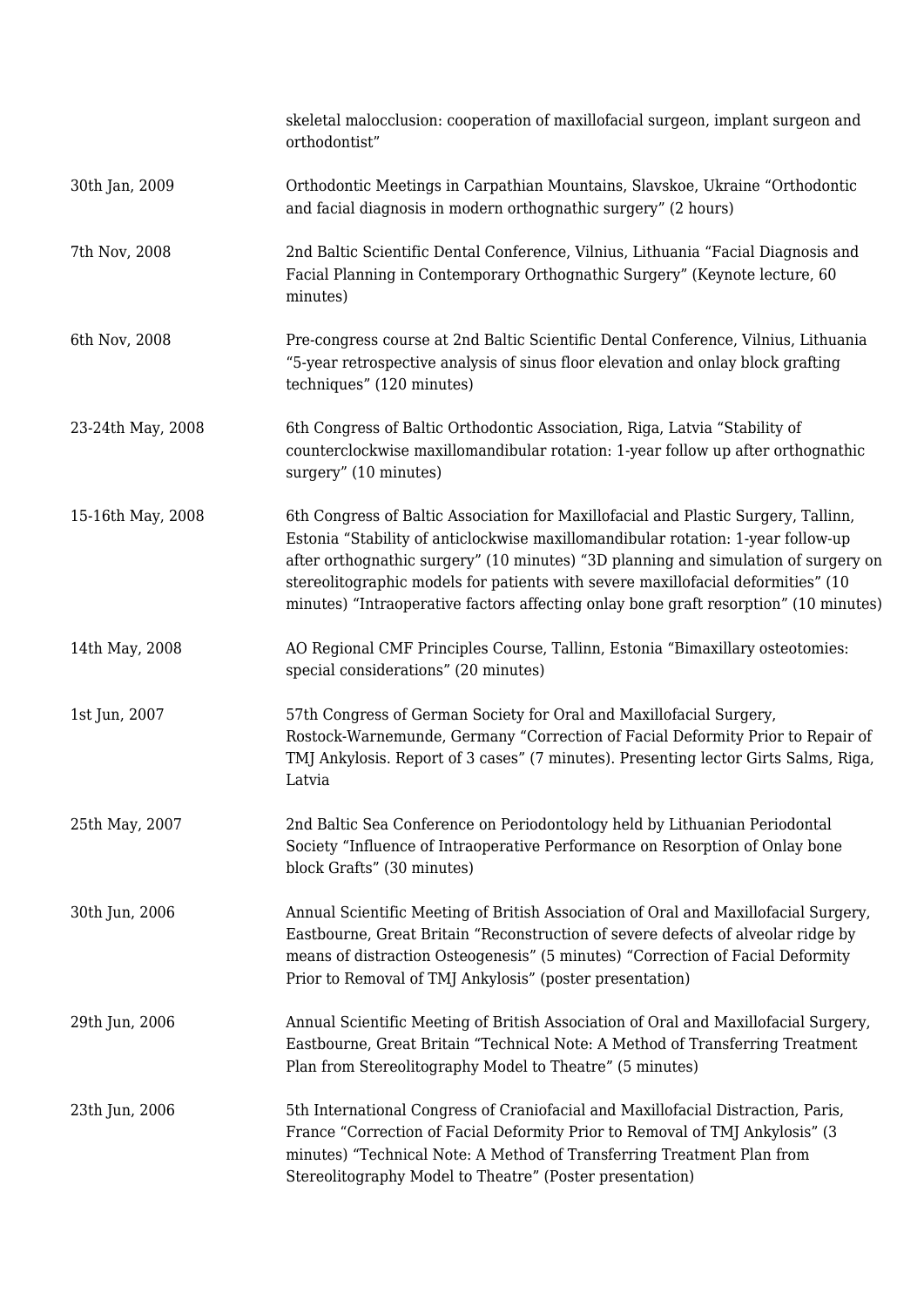| 13th May, 2006   | 2nd Internation Conference of Ukrainian Association of Osseointgration, Kiev,<br>Ukraine "Vertical and Horizontal Reconstruction of Alveolar Ridge Defects Before<br>Implant Surgery" (15 minutes)                    |
|------------------|-----------------------------------------------------------------------------------------------------------------------------------------------------------------------------------------------------------------------|
| 12th May, 2006   | 4th Joint Symposium Riga Rostock, Riga, Latvia "Horizontal alveolar ridge<br>reconstruction using onlay bone grafts" (15 minutes)                                                                                     |
| 28th Feb, 2006   | Implant and Maxillofacial Surgery Meeting, Implant Surgery and Prosthetic<br>Dentistry Center, Lviv, Ukraine "Current techniques in advanced bone grafting and<br>orthognatic surgery" (45 minutes)                   |
| 18th Feb, 2006   | NordPlus Neighbour 2005-2006. Development of Oral Health Research Program<br>within Internet-based environment" "Computer Diagnostics and Computer Aided<br>Treatment in Oral and Maxillofacial Surgery" (20 minutes) |
| 16th Oct, 2010   | Orthodontist Club of Kharkov, Ukraine "Planning and treatment of orthognathic<br>surgery patients" (4 hours)                                                                                                          |
| <b>Webinars:</b> |                                                                                                                                                                                                                       |
| 22nd May, 2017   | "Why not surgery first?" (60 minutes) for lecture by Formedika                                                                                                                                                        |
| 22nd May, 2016   | 4th Brazilian Conference on Orthognathic Surgery and Orthodontics.<br>Complications, São Paulo, Brazil, "How to avoid possible complications in<br>orthognathic surgery based in virtual planning" (90 min)           |
| 19th Jan, 2014   | "Precision Planning of Facial Asymmetries: Orthodontic and Surgical Aspects" (80<br>minutes)                                                                                                                          |
| 19th Jan, 2013   | "Precision Planning of Facial Asymmetries: Orthodontic and Surgical Aspects" (120)<br>minutes)                                                                                                                        |
| 12th Jan, 2013   | "Orthodontic preparation and planning of orthognathic treatment", Warsaw, Poland<br>"Orthodontist-surgeon communication for the treatment of skeletal malocclusions"<br>(30 minutes)                                  |
| 31st Jan, 2012   | AFD conference in Kiev, Ukraine "Complications with Autogenous Onlay Block<br>Grafts, analysis and prevention" (60 minutes)                                                                                           |
| 6th May, 2011    | Conference "Novelties and Hot-topics in Dentistry" by Praktine Odontologija in<br>Palanga, Lithuania "The Use of Bone Morphogenetic Proteins in Failed Implant<br>Cases" (60 minutes)                                 |
| 4th Dec, 2010    | Conference "Actual issues in dentistry" by Praktine Odontologija in Kaunas,<br>Lithuania "Facial macroaesthetics. Where is your beautiful smile?" (45 minutes,<br>broadcasted from Santiago)                          |
| 3rd Aug, 2010    | AFD, Ukraine "Oral Rehabilitation of Partially Edentulous Patients with Skeletal<br>Malocclusions" (60 minutes)                                                                                                       |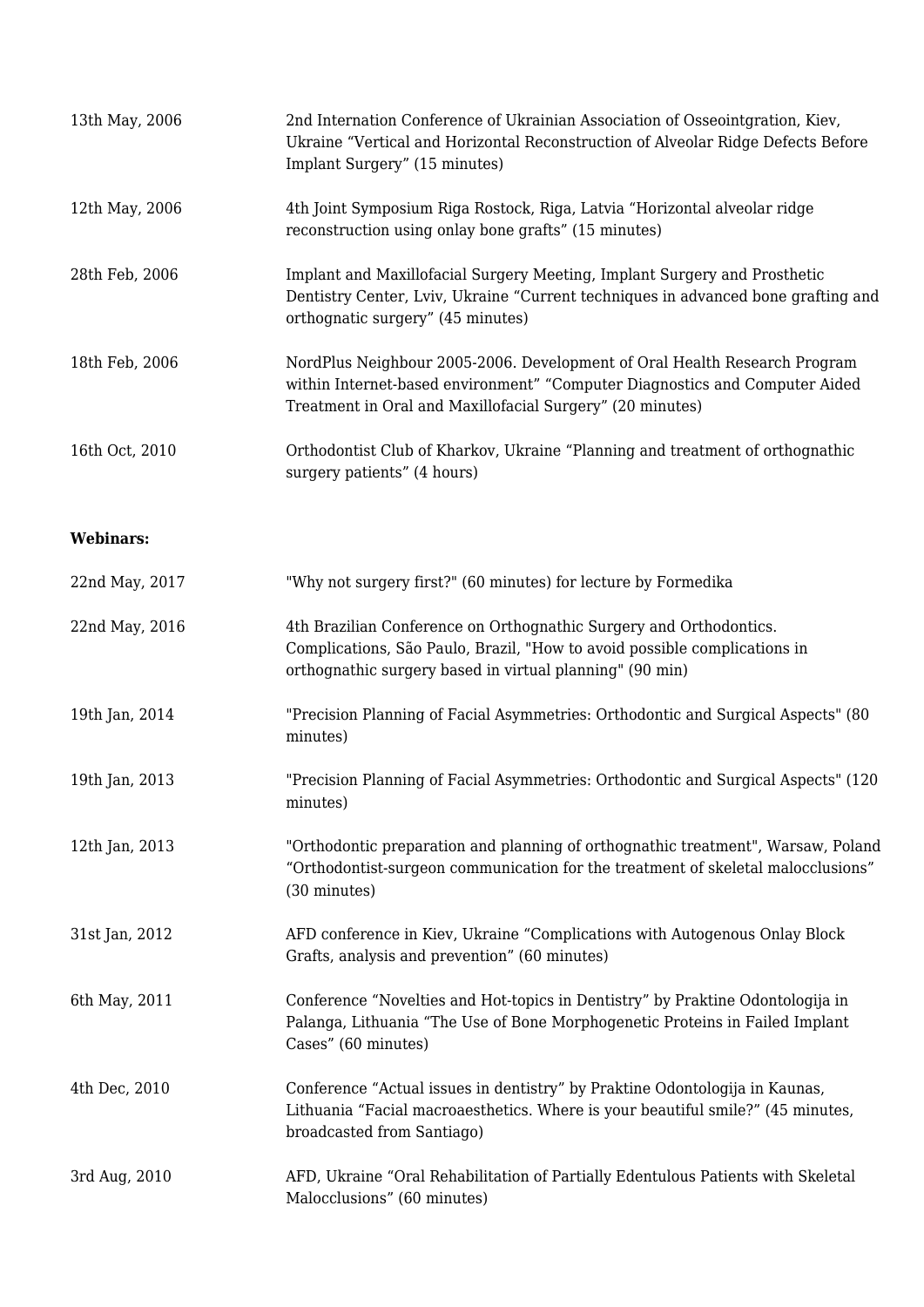| 5th Jul, 2010          | AFD, Ukraine "Contemporary Facial and Occlusal Planning in Orthognathic<br>Surgery" (150 minutes)                                                                                                                                                                                                                                                                                                                            |
|------------------------|------------------------------------------------------------------------------------------------------------------------------------------------------------------------------------------------------------------------------------------------------------------------------------------------------------------------------------------------------------------------------------------------------------------------------|
| <b>Local meetings:</b> |                                                                                                                                                                                                                                                                                                                                                                                                                              |
| 12th-13rd May, 2017    | "Skeletal deformities: how to understand your limitations, to set a proper diagnosis<br>and to help patients" invited by Lithuanian Society of Orthodontists and<br>Prosthodontists, Vilnius, Lithuania                                                                                                                                                                                                                      |
| 15th May, 2015         | Scientific practical conference "The beautiful face; what does otorhinolaryngologist<br>need to know?" organized by the Ear, Nose and Throat Clinic of the Medical<br>Academy (MA LUHS) of the Lithuanian University of Health Sciences and the<br>Association of Kaunas region otorhinolaryngologists", Kaunas, Lithuania, "The<br>treatment of jaws and malocclusion"                                                      |
| 19-20th April, 2013    | Annual conference "Dental Practice Update", Palanga, Lithuania<br>"Craniomandibular disorders and malocclusion"                                                                                                                                                                                                                                                                                                              |
| 14th Sep, 2012         | National Annual Conference of Lithuanian Association of otorhynolaryngologists,<br>Druskininkai, Lithuania "Orthognathic surgery: indications, surgical technique,<br>special considerations" (20 minutes)                                                                                                                                                                                                                   |
| 18th May, 2012         | Cursos Cirugia at International University of Catalonia, Barcelona, Spain<br>"Combining 2D planning with 3D simulation in Orthognathic Surgery" (45 minutes)                                                                                                                                                                                                                                                                 |
| 20th Apr, 2012         | National Conference of GP dentists at Vanagupe, Palanga "Skeletal Malocclusions:<br>Treatment Focused on Facial Aesthetics, Occlusion and Sleep Quality" (60 minutes)                                                                                                                                                                                                                                                        |
| 19th Mar, 2012         | Regional GPD meeting in Siauliai, Lithuania "Oral Rehabilitation of Patients with<br>Partial Adentia and Skeletal Malocclusions" (60 minutes)                                                                                                                                                                                                                                                                                |
| 31st Jan, 2012         | Regional GPD meeting in Siauliai, Lithuania "Complex approach to Treatment of<br>Skeletal Malocclusions: A Guide for GP Dentists" (60 minutes)                                                                                                                                                                                                                                                                               |
| 8th Jul, 2011          | Local Vilnius Implantology Center Conference "Enhancing Clinical Practice by<br>Multidisciplinary Approach", Vilnius, Lithuania "Multidisciplinary Approach in<br>Cases of Jaw Size Discrepancies" (30 minutes)                                                                                                                                                                                                              |
| 6-7th Jun, 2011        | Orthognathic Surgery Meeting in Cheliabinsk, Russia "Indication,<br>Contraindications and Techniques in Orthognathic Surgery" (30 minutes)<br>"Diagnosis and Treatment of Skeletal Malocclusion. The vertical Dimension" (120)<br>minutes, co-speaker: Dalia Latkauskiene) "Diagnosis and Treatment of Skeletal<br>Malocclusion. The Transversal Dimension and Asymmetries" (120 minutes,<br>co-speaker: Dalia Latkauskiene) |
| 19th Mar, 2011         | Local Conference "Actual Topics in Dentistry" by Praktine Odontologija in<br>Panevezys, Lithuania "Diagnosis of Skeletal Malocclusion in General Dental<br>Practice" (45 minutes)                                                                                                                                                                                                                                            |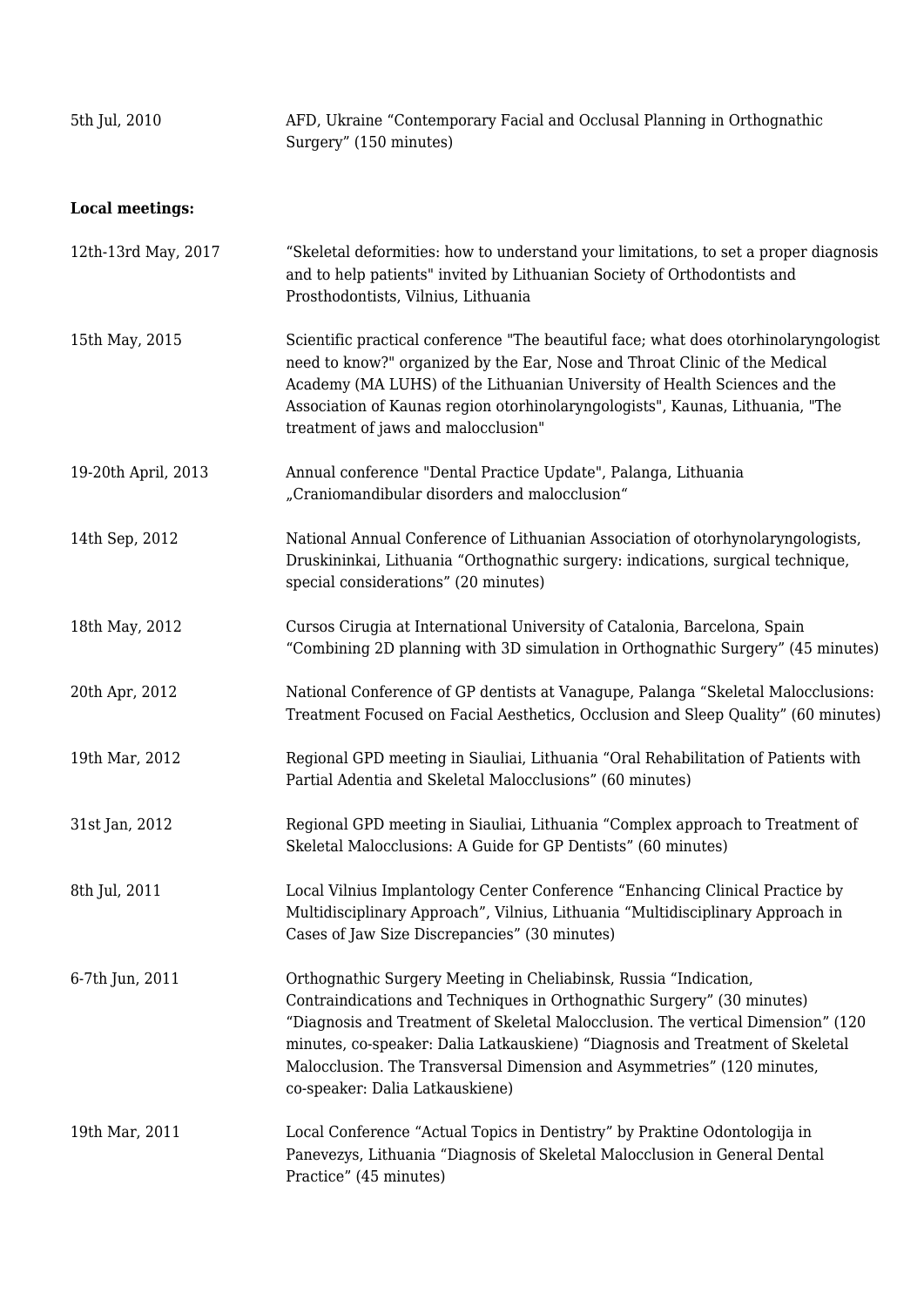| 17th Dec, 2010      | Seminar in orthodontics, Rokyne, Lithuania "Orthodontic setup for orthognathic<br>surgery, finishing techniques" (120 minutes)                                                                                                                              |
|---------------------|-------------------------------------------------------------------------------------------------------------------------------------------------------------------------------------------------------------------------------------------------------------|
| 5th Dec, 2010       | Evening meeting at Clinica Alemana, Santiago, Chile "From Ignatio Domeyko to<br>maxillofacial surgery in Lithuania" (45 minutes)                                                                                                                            |
| 10th Nov, 2010      | Conference at Dental exhibition in Saint Petersburg, Russia "Facial<br>Macroaesthetics. Where is your beautiful smile?" (45 minutes)                                                                                                                        |
| 15th-16th Oct, 2010 | 11th Conference of the Club of Ukrainian Implantology Specialists, Odessa,<br>Ukraine. "Resorbtion of bone block grafts harvested and delivered by different<br>techniques" (60 minutes)                                                                    |
| 25th Sep, 2010      | One day course at RuDent company in Moscow, Russia "Contemporary Planning<br>and Surgery for Patients with Skeletal Malocclusion" (150 minutes)                                                                                                             |
| 11th Aug, 2010      | Morning Meeting at Craniofacial Center of University of Illinois at Chicago "Recent<br>Advances in Orthognathic Surgery" (40 minutes)                                                                                                                       |
| 4-5th Jun, 2010     | Annual Congress of Lithuanian Dental Chamber in Kaunas, Lithuania "Treatment of<br>Skeletal Malocclusions" (45 minutes)                                                                                                                                     |
| 22-24th April, 2010 | Vanagupe GP conference in Palanga, Lithuania "Treatment of Skeletal<br>Malocclusions" (45 minutes)                                                                                                                                                          |
| 28th Oct, 2009      | Conference for GP dentists and assistants held by Lithuanian Dental Palace<br>"Orthognathic surgery. One-way ticket to the new life"                                                                                                                        |
| 23-25th Apr, 2009   | Conference for General Practice Dentists held by Lithuanian Society for General<br>Practice Dentists, Palanga, Lithuania "Cone Beam CT in modern dentistry" (45<br>minutes) "Reconstruction of alveolar ridge with autogenous block grafts" (30<br>minutes) |
| 20-21st Mar, 2009   | Limited attendance master-class "Reconstruction of alveolar ridges with<br>autogenous onlay bone grafts" (16 hours)                                                                                                                                         |
| 6th Jun, 2008       | Annual maxillofacial surgery meeting, Vilnius, Lithuania "Reconstruction of<br>atrophied alveolar ridge with onlay block grafts" (30 minutes)                                                                                                               |
| 14th Apr, 2007      | GPD Conference in Klaipeda, Lithuania "Diagnostics and Treatment of Skeletal Jaw<br>Discrepancies" (45 minutes)                                                                                                                                             |
| 2nd Apr, 2007       | Monthly Scientific Conference at Riga Stradins University "Modern diagnostic<br>techniques in dentistry and maxillofacial surgery" (45 minutes)                                                                                                             |
| 7-8th Feb, 2007     | Annual Conference of Lithuanian Society of General Practice Dentists "Hard and<br>soft tissue grafting before and during implant surgery" (45 minutes) "Modern<br>diagnostics in oral and maxillofacial surgery" (45 minutes)                               |
| 28th Nov, 2006      | Intermediate course on dental implantology, Šarūnas Hotel, Vilnius                                                                                                                                                                                          |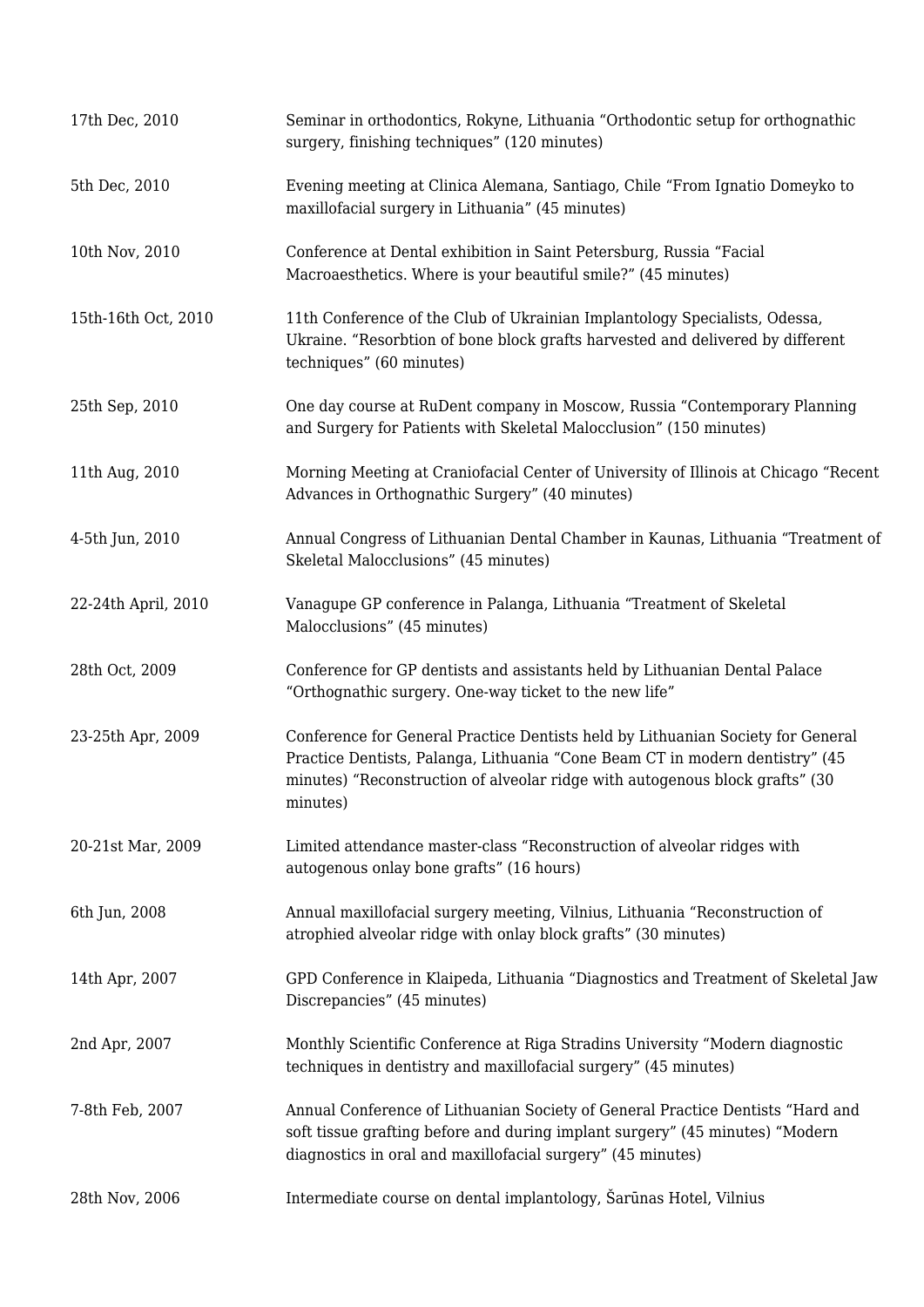| 15th Nov, 2006 | Limited attendance masterclass on advanced augmentation techniques for<br>successful implant placement, Šarūnas Hotel, Vilnius                                                                                                                             |
|----------------|------------------------------------------------------------------------------------------------------------------------------------------------------------------------------------------------------------------------------------------------------------|
| 10th Jun, 2006 | Joint conference of Oulu and Kaunas medical universities "Baltic Compass"<br>"Computer diagnostics and planning in orthognatic surgery" (15 minutes)                                                                                                       |
| 9th Jun, 2006  | Symposium of maxillofacial surgery, Joint conference of Oulu and Kaunas medical<br>universities "Baltic Compass" "Vertical and Horizontal Reconstruction of Alveolar<br>Ridge Defects Before Implant Surgery" (15 minutes)                                 |
| 19th Mar, 2006 | Conference for general practice dentists "Innovations for Dental Practice"<br>"Importance of surgeon-prosthodontist team work in aesthetic implant dentistry"<br>(30 minutes)                                                                              |
| 4th Mar, 2006  | International Workshop on Orthodontics and Orthognatic Surgery, Vilnius,<br>Lithuania "Computer Diagnostics, Software and Stereolitography in Orthognatic<br>Surgery Planning" (15 minutes)                                                                |
| 9th Jun, 2005  | Symposium of maxillofacial surgery in Baltic Compass Kaunas-Oulu conference,<br>Kaunas, Lithuania "Donor Site Considerations in Ridge Reconstruction with Onlay<br>Bone Grafts" (45 minutes)                                                               |
| 20th May, 2005 | 5th Congress of Baltic Association for Maxillofacial and Plastic Surgery, Kaunas,<br>Lithuania "Two-year Experience in Contemporary Orthognathic Surgery in Vilnius"<br>(10 minutes)                                                                       |
| 23rd Apr, 2005 | Seminars in Orthognathic Surgery "Soft Tissue Changes after Orthognathic<br>Surgery" (45 minutes) "Treatment Planning in Orthognathic Surgery" (45 minutes)<br>"Retrospective Analysis of 20 Consecutive Cases after Orthognathic Surgery" (45<br>minutes) |
| 19th Mar, 2005 | Vilnius university conference for GP dentists "Implant Surgery in General Dental<br>Practice. Surgical and Esthetic Challenges" (30 minutes)                                                                                                               |
| 28th Jan, 2005 | Vilnius University course for GP dentists "The Fashion and Need of Contemporary<br>Maxillofacial Surgery in Modern Dentistry" (90 minutes)                                                                                                                 |
| 23rd Oct, 2004 | Conference of Lithuanian Association of Periodontologists, Vilnius, Lithuania "Bone<br>atrophy in implant dentistry: reconstruction of alveolar processes with bone blocks"<br>(45 minutes)                                                                |
| 11th Jun, 2004 | International Conference Baltic Compass, Kaunas, Lithuania "Soft tissue profile<br>changes after orthognatic surgery" (20 minutes)                                                                                                                         |
| 25th Apr, 2004 | International conference of Functional and Esthetic Head and Neck Reconstruction,<br>Klaipeda, Lithuania "Immediate reconstruction and functional rehabilitation of the<br>mandible after resection of recurrent cementifying fibroma" (15 minutes)        |
| 28th Feb, 2004 | Conference of Lithuanian Association of Periodontologists, Vilnius, Lithuania<br>"Horizontal and vertical bone atrophy: jaw reconstruction before implant surgery"                                                                                         |